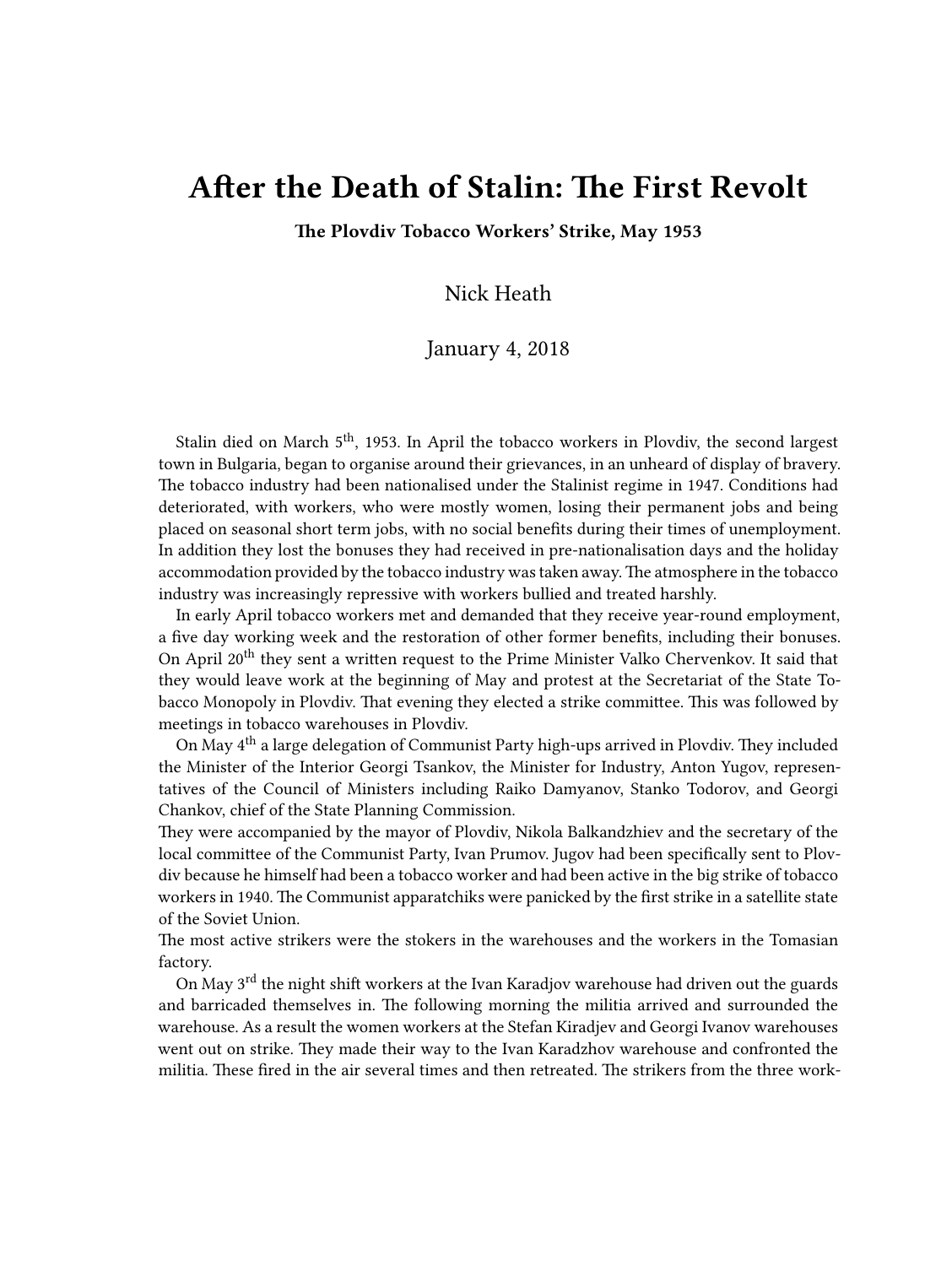places then rallied in the courtyard of the Ivan Karazhov. They were joined by other tobacco workers. Speakers from the strike committee addressed them as well as the anarchist Stanio Vatev, a long-time tribune for the tobacco workers, who had been active in the resistance against the previous regime. He assured them that their cause was just and that they should march to the Monopoly Secretariat. Other workers began to gather outside the Tomasian factory, some eyewitnesses talking of hundreds, others of thousands.

The Communist delegation arrived at this point. Yugov was the first to speak. Mounting the rostrum in the courtyard, he had only just spoken the word "Comrades" when stones began flying in his direction. The militia began to fire in the air. Stanko Todorov then mounted the rostrum and was similarly met with a hail of stones. The local Party chief Prumov then ordered the militia to fire on the strikers. As a result at least three strikers were killed, fifty injured and hundreds arrested. However other accounts talk of much higher casualties. One researcher found the names of nine strikers killed, whilst others spoke of much higher numbers. The anarchist Stanio Vatev was shot by a militiaman firing from the second floor of the warehouse (allegedly the killer was a grandfather of one of the recent mayors of Plovdiv). Stamka, a member of the strike committee, was killed in the first volley. Another striker, Kiril Dzhavizov was shot at the station. He was buried in a sealed coffin and his relatives were told that he had been killed by the strikers! Another striker Vera Vuleva was run over by a militia truck and died later at the county hospital.

So ended the first revolt against Soviet power in Eastern Europe after the death of Stalin. One month later the East German workers rose in revolt, to be followed by the Hungarian Revolution of 1956.

Two strikers, Dimitar Baharov and Zlatka Vlaycheva managed to escape from Bulgaria and worked for Goryanin Radio, "The Voice of the Bulgarian Resistance" from Athens until 1962.

The killers of Stanio Vatev were acquitted by the Plovdiv District Court.

In the aftermath the Communist leadership looked around for scapegoats, sentencing Stoycho Moshanov and Metodi Yanchulev, leaders of the Democratic Party, to sentences of 12 years and 15 years respectively for trumped up charges of organising and supporting the strike. As for the strikers many were sent to the labour camps at Belene, Stara Zagora, Skravena, Sliven and Ognyanovo.

Prumov, who had commanded the militia to fire, was rewarded by being promoted to be Minister of Agriculture. The mayor Balkandzhiev received the Order of Civil Honour, whilst the head of the Plovdiv militia was elected as head of the Tobacco Monopoly. As for Yugov and Damyanov, they were punished for lack of zeal in the confrontation with the strikers and were expelled from the Party.

Years later, on November 10<sup>th</sup> 1989, the son of Kiril Dzhavizov demanded the exhumation of his father's body to prove that he had been shot by the militia. A dozen eyewitnesses were ready to testify but doctors from the Plovdiv Forensic Medicine told him that the exhumation would be worthless after such a long time. In disgust Dzhavizov emigrated to Canada with his entire family in 1992.

Nick Heath **Sources:** [cultural-opposition.eu](http://cultural-opposition.eu/registry/?type=masterpieces&listpage=13&sort=creationDate%2Casc) [www.168chasa.bg](http://www.168chasa.bg/article/2307824) [toross.blog.bg](http://toross.blog.bg/politika/2010/05/22/plovdiv-mai-1953-pyrvata-stachka-sreshtu-komunizma-v-iztochn.549706)